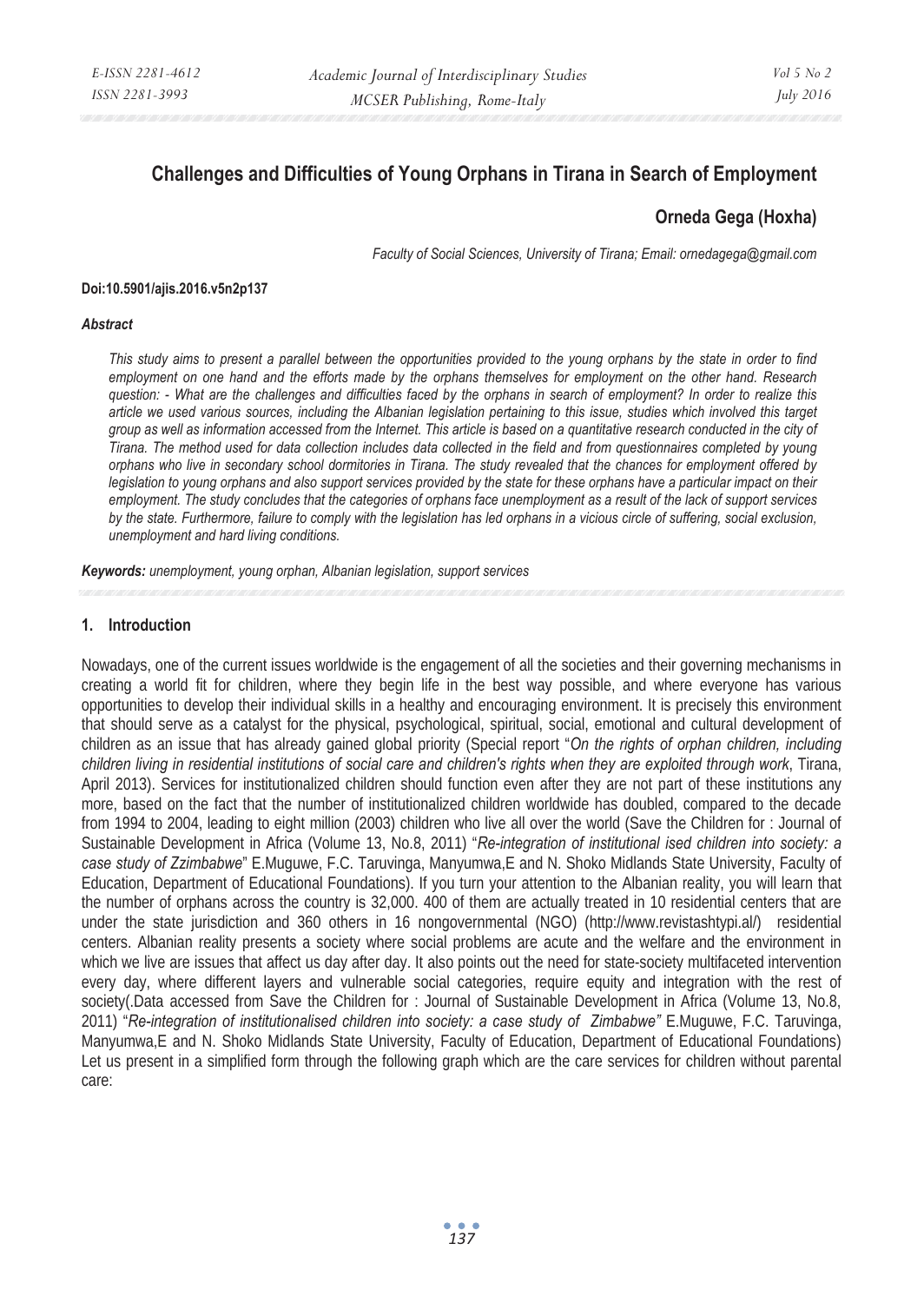

After spending their life in institutions, orphan children are forced to face the reality behind those doors where they spent their childhood. This study aims to present a parallel between the opportunities provided to the young orphans by the state in order to be employed on one hand and the efforts made by the orphans themselves for employment on the other hand. The research question we will try to answer in this paper is: *What are the challenges and difficulties faced by the orphans in search of employment?* 

### **2. The Findings of the Study**

### *2.1 General Information*

The questionnaire is administered to young orphans who live in secondary school dormitories in Tirana. We surveyed 20 of them and asked them to provide data related to their employment and income. More specifically, we interviewed 10 young women and 10 young men. 9 of them were married and 11 were single. Regarding the age of the respondents it ranged from 23-50 years old.



At the end of the penultimate school year, institutions that provide care for orphans, including educational institutions, are required to send to the Ministry of Labour and Social Affairs, as well as to local authorities for social services exact statistics, so that are taken measures to provide housing and employment for the orphans<sup>1</sup>. But the reality speaks otherwise. This results from the answers provided to the following question:

### Question*: Do you have a job?*

 $\overline{a}$ 

The majority of the young orphans said that they were not in a working relationship (80%) and only 20% admitted to having a job.

*<sup>1</sup> Law Nr. nr.8153, date 31.10.1996, "On the Status of Orphans"*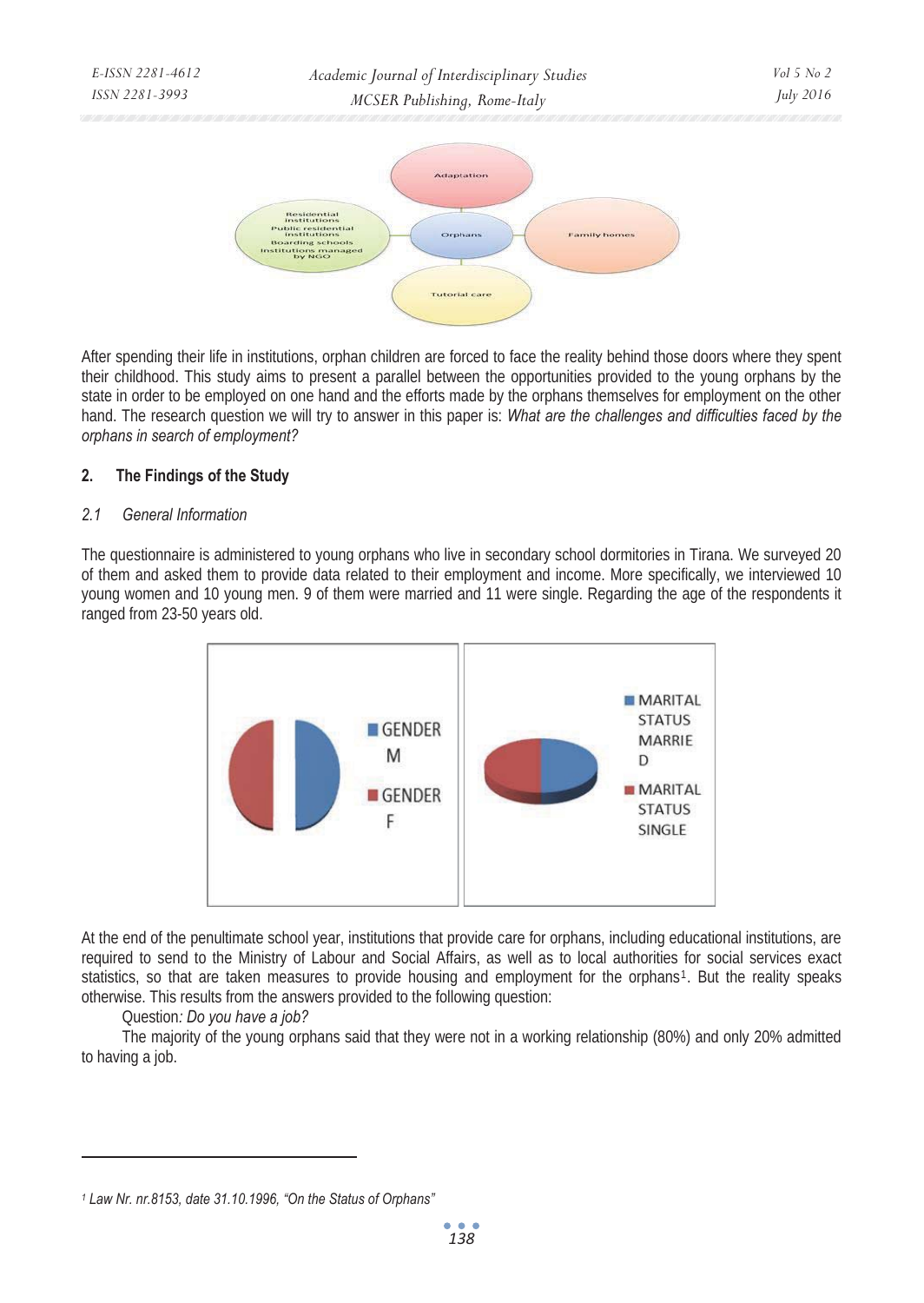

Those individuals that already were employed (i.e. 20%) were asked about the sector in which they worked. As you can see from the graph, all answered that they worked in the public sector.

Regarding the form of employment (full-time or part-time), the answers indicated they were all employees working full-time.



Question: What are the reasons you are not working?

 $\overline{a}$ 

*E-ISSN 2281-4612 ISSN 2281-3993* 

Most of the respondents (50%) have chosen the option OTHER. Among the reasons they mention are: I have stolen in the latest job I have done, the profession that I have (tailor) is not appropriate for men, I have a child, I cannot find a job, or there are no jobs available. 25% of them responded that they do not have enough education<sup>2</sup>; it happens because many orphans drop out of school, or attend school at irregular intervals, which leads to reduced chances for future employment<sup>3</sup>. Whereas the last 25% responded that they do not have a profession. Options like: I do not want to work, I have sufficient income to make the living, were not selected by any of the respondents.



Concerning the sources of income used by the orphans for their living, the most mentioned resulted the following: Economic assistance4 (50%); Wages (20%); Donations from friends (15%), other (10%); Invalidity pension (5%).

*<sup>2</sup> Source" the declaration of Mr. Kadria Alia posted by Rhea "There are 3,800 orphans who do not attend school because they have no*  food, clothing or books", "Not just a day for orphans" 20/05/2014<br><sup>3</sup> Amnesty International, November 2007 Albania "No home no life" – Orphans and the right for housing.<br>4 Note: Based on Law nr.9355 date 10.03.2005 "On soc

*procedures and amount of economic assistance" welfare recipients included among others include: o Unemployed orphans, over 25*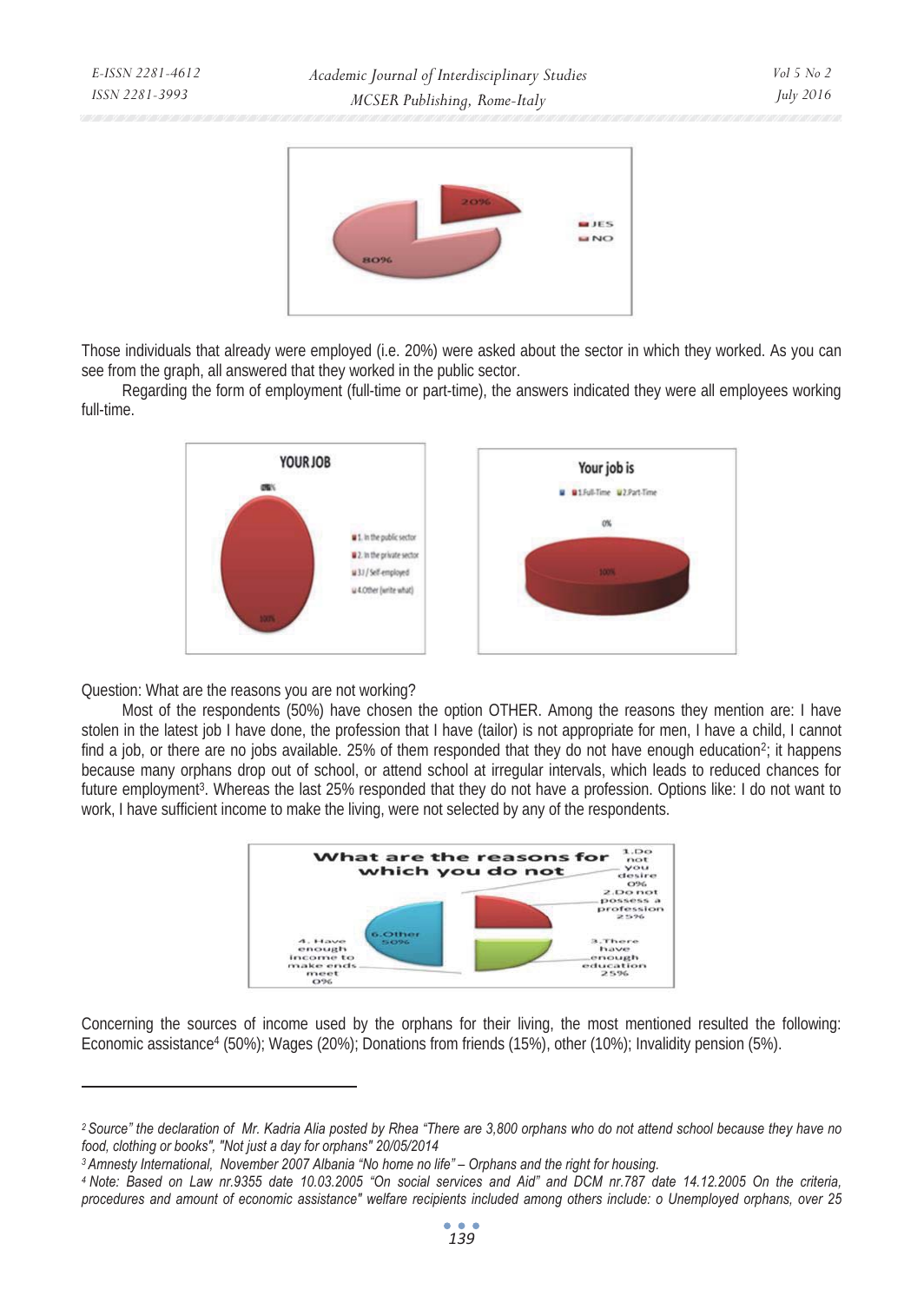

Question: What is your family monthly income? 50% of the respondents answered that they live with less than 10,000 lek. None of them reported having incomes above 50,000 lek.



Question: *What do you spend your income for?* The answer that prevails is that incomes of the orphans are spent on food (53%) and clothing (42%).

Question: *Which of the following actors do you hold more responsible for your unemployment?* Only 25% of respondents held themselves responsible for being unemployed, whereas the vast majority (more specifically 75%) made the state responsible for their unemployment.



For many developing countries, high rates of poverty and lack of resources available to ensure its general and / or mandatory education for children is often a double-edged sword. Education is a key factor in overcoming poverty and disease. It can provide a higher standard of living; can offer more resources and opportunities to help people overcome poverty. However, getting an education while you live in poverty can often be difficult due to poor living conditions, lack of resources and lack of opportunities. Poverty is a serious problem which leads to a low school attendance and lower results in school (UNICEF, 2007)5.

After finishing the 9<sup>th</sup> -grade school, the state guarantees full scholarships for orphan children in social care institutions, so they can receive secondary education at a boarding school. Those children who are able and willing to pursue higher education, receive scholarships and free boarding at the university dormitories. Providing care for children who attend secondary schools and higher education is the responsibility of the Ministry of Education and Sciences. If we used the language of numbers, we would find out that there are 311 young orphans between 14-21 years old.

Question: *Do you think your level of education is sufficient for you, or you would you like to have a higher* 

 $\overline{a}$ 

*years; o Orphans aged 18- 25 years, who are not placed in social care institutions or foster care. Information accessed from http://www.sherbimi social.gov.al/ndihma-ekonomike/* 

*<sup>5</sup> Curley J, Fred S, Han KC. Assets and educational outcomes: Child Development Accounts (CDAs) for orphaned children in Uganda. Child Youth Serv Rev. 2010;32:1585–90*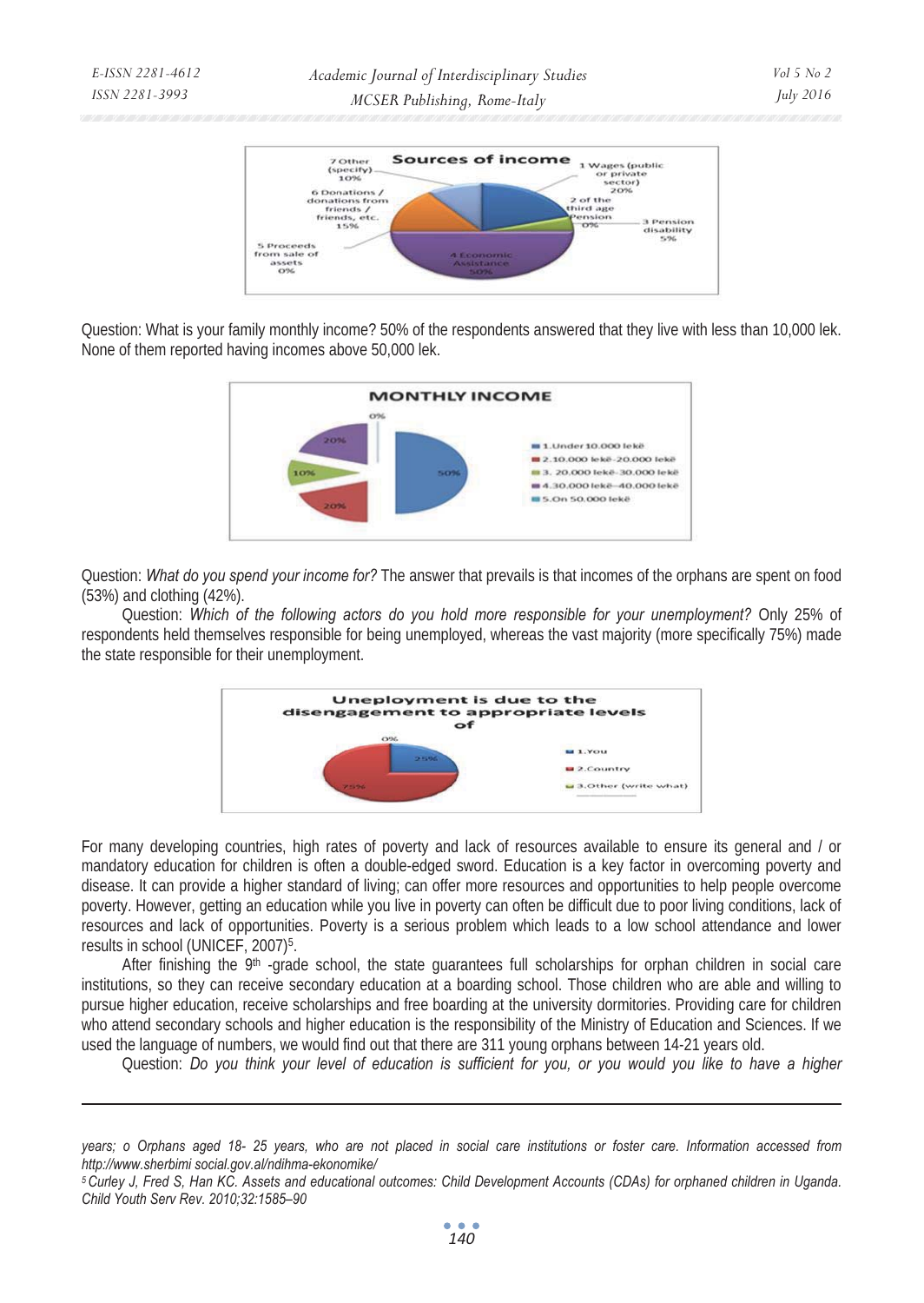| E-ISSN 2281-4612 | Academic Journal of Interdisciplinary Studies | Vol 5 No 2 |
|------------------|-----------------------------------------------|------------|
| ISSN 2281-3993   | MCSER Publishing, Rome-Italy                  | July 2016  |

*educational level?* 95% of respondents answered that their actual educational level is not sufficient and only 5% said that they had the right level of education.



Question: Which of the following actors do you consider more responsible for your education?

Regarding education, contrary to the answers related to employment, most of the respondents held themselves responsible (60%) and 40% thought that the state was responsible.



Question: *Do you think the state provides help or support services for the unemployed?* All the respondents answered that the state does not provide support services for orphans.

Question: *Have you participated in professional training offered by the state free of charge?*

When we talk about benefiting from support services such as vocational training, most of the orphans report that they do not participate (70%).



Question: Have you had a job in the last 5 years? During a 5-year periods, half of the young orphans replied to have worked and the other half not.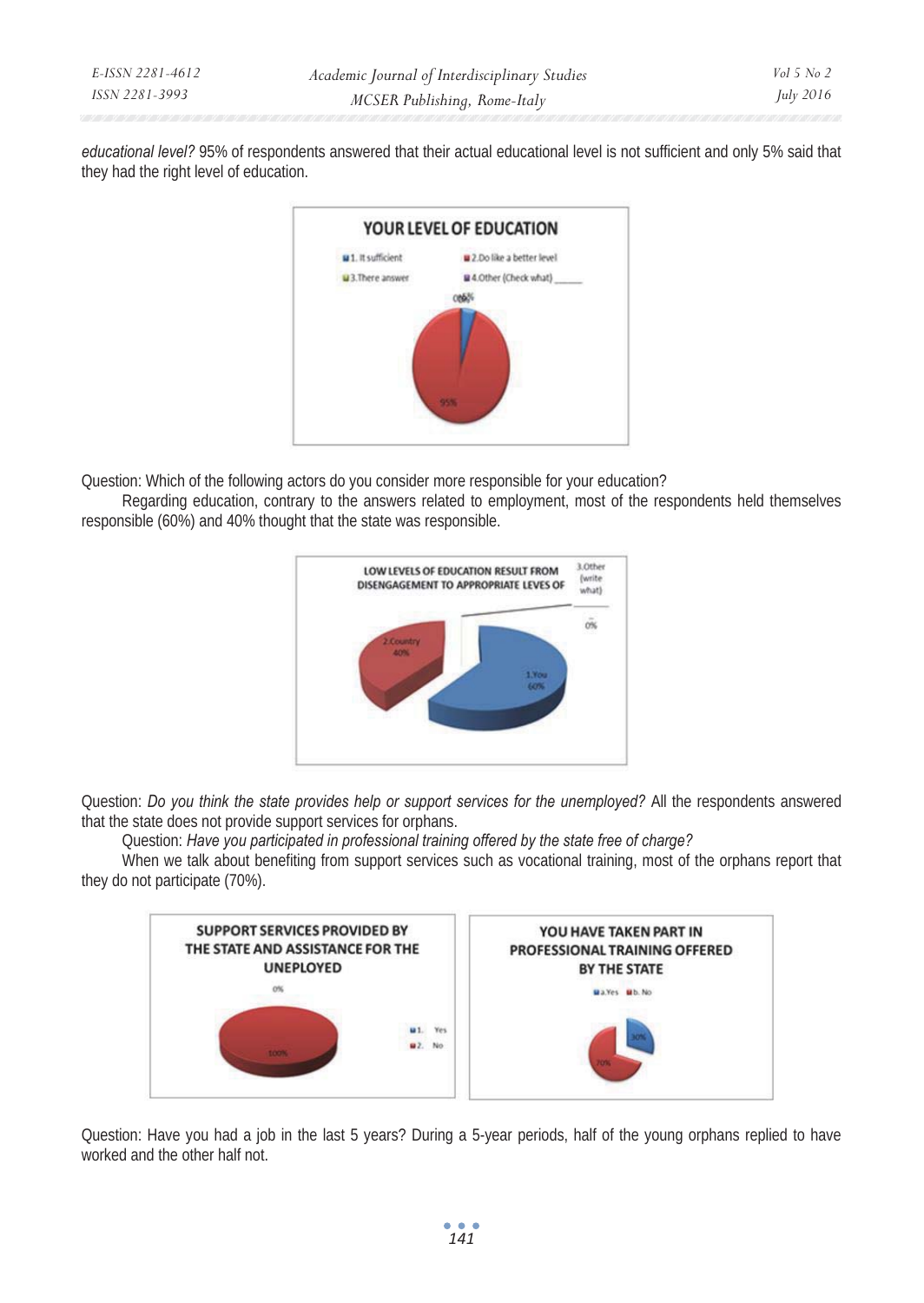

Question: Are you currently looking for a job? For the unemployed, which constituted 80% of the orphans surveyed, 50% admitted they were not looking for a job, whereas the other half answered positively, which indicates a level of inactivity.



Question: Are you registered in the employment offices as unemployed job seekers?

Most of the orphans not only are unemployed, do not participate in vocational training, do not seek employment, but as you can notice, they do not even register themselves as unemployed job seekers in the employment offices. All of these elements drag young orphans in a vicious circle of suffering, social exclusion, unemployment and low hard living conditions



## **3. Conclusions**

*E-ISSN 2281-4612 ISSN 2281-3993* 

Orphans face many difficulties in terms of employment and income benefits. As a result of economic hardships and unemployment, the latter is also linked with low monthly incomes they live with. All these factors lead to hard living conditions orphans have to cope with and low incomes they use mostly for food and clothing. Also young orphans lacked education and therefore they had difficulties in getting employed. This was noticed from their answers where most of them (95%) said they were dissatisfied with their level of education. Lack of education and vocational training and as a result lack of employment limit and impoverish furthermore this category in need not allowing them to come out of the vicious circle. On the other hand, poverty and lack of social support hinder their education further on, making it much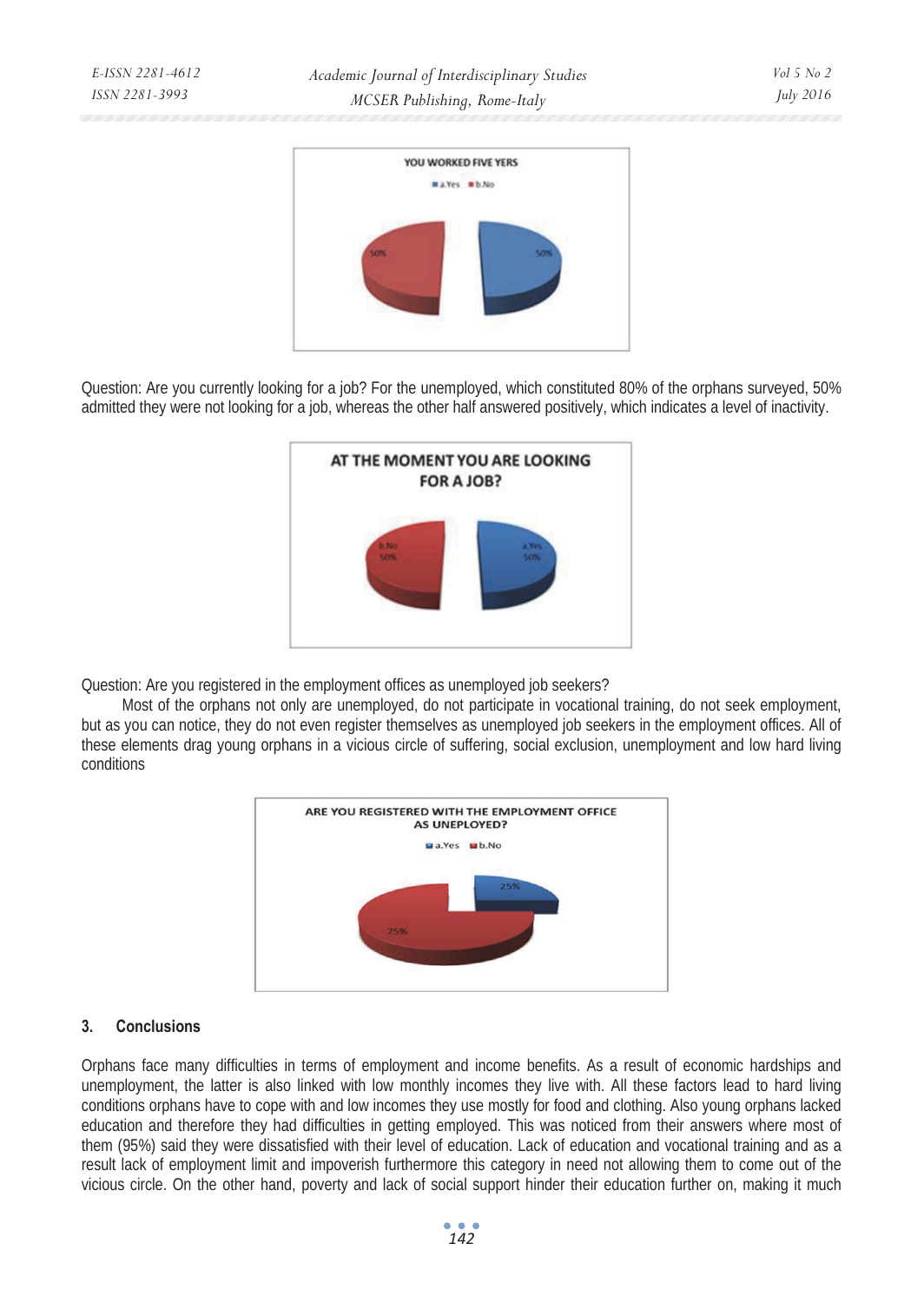| E-ISSN 2281-4612 | Academic Journal of Interdisciplinary Studies | Vol 5 No 2       |
|------------------|-----------------------------------------------|------------------|
| ISSN 2281-3993   | MCSER Publishing, Rome-Italy                  | <i>July 2016</i> |
|                  |                                               |                  |

more difficult to improve conditions. But what we find striking is that on the one hand the orphans make the state responsible for their unemployment but on the other hand most of them did not participate in professional training, not relying on the support services provided by the state. Also they are not registered as unemployed at employment offices and are not looking for work. They somehow excuse themselves from the fact that they were unemployed and leave all this responsibility to the state. It remains to be said that the two parties should cooperate with each other. The state should amend its legislation on "Status of Orphans" and should realize everything written on that document, whereas the young orphans must try to escape from the vicious circle that has involved them and hold responsible for their situation not only the state but also themselves. Collaboration between the state and the orphans could bring a positive outlook for this category of individuals.

#### **4. Glossary of Terms**

*Institution* - public or social body, which develops its activity in a particular area of the economy, science, education, culture, social life, political life etc.

*Residential institutions* – of social care, constitute structures which provide child care for children without parental care. Life in these institutions is organized following the group model, not the family way of life, where paid staff takes care for children. These structures may be community-based that accommodate children without parental care from the surrounding community, or may be national residential institutions, which provide care for children who come from various communities.

*An orphanage* (http://en.wikipedia.org/wiki/Orphanage) - is a residential institution devoted to the care of orphans children whose biological parents are deceased or otherwise unable or unwilling to care for them. Biological parents, and sometimes biological grandparents, are legally responsible for supporting children, but in the absence of these, or other relatives willing to care for the children, they become a ward of the state, and orphanages are one way of providing for their care, housing and education.

*Orphan* - is a parentless child, up to age of 25, as specified in the Status of the Orphan. (Republic of Albania Law nr. 9355, date 10. 03. 2005 "*Aid and Social Services*") In the category of orphans or children without parental care are included children aged 0-14 and adolescents 14-18, who do not live with their parents due to: the death of both parents; waiver of parental custody or abandonment; parents' temporary or permanent disability to take care (sickness or serving a sentence of imprisonment); establishment of care from the administrative structures (social services); deprivation of parental rights (based on a final decision given by the court).

*Integration* (Decision of the Council of Ministers "*On some amendments to the decision of the Council of Ministers nr 80 date 28.01.2008 "On the approval of the sectorial strategy of social protection and the action plan for its implementation" 2008)* - represents the establishment of the system of institutions and the design of policies that create appropriate environments for placing individuals.

*Reintegration* - means that children can join their biological relatives or foster families or live their lives, facilitating their final inclusion in society (Journal of Sustainable Development in Africa (Volume 13, No.8, 2011) *Re-Integration Of Institutional Ised Children Into Society: A Case Study Of Zimbabwe* E.Muguwe, F.C. Taruvinga, Manyumwa,E and N. Shoko Midlands State University, Faculty of Education, Department of Educational Foundations).

*Social exclusion* - is "a process through which individuals or groups are wholly or partially excluded from full participation in the society in which they live"( Nordic Journal of African Studies 11(1): 93-113 (2002) Social Exclusion and Inclusion: Challenges to Orphan Care in Malawi Wiseman Chijere Chirwa University of Malawi, Malawi)

#### **References**

Amnesty International, November 2007 Albania "No home no life" – Orphans and the right for housing.

- Curley J, Fred S, Han KC. Assets and educational outcomes: Child Development Accounts (CDAs) for orphaned children in Uganda. Child Youth Serv Rev. 2010;32:1585–90
- Data accessed from Save the Children për : Journal of Sustainable Development in Africa (Volume 13, No.8, 2011) "*Re-integration of institutionalised children into society: a case study of Zimbabwe"* E.Muguwe, F.C. Taruvinga, Manyumwa,E and N. Shoko Midlands State University, Faculty of Education, Department of Educational Foundations

Decision of the Council of Ministers "*On some amendments to the decision of the Council of Ministers nr 80 date 28.01.2008 "On the approval of the sectorial strategy of social protection and the action plan for its implementation" 2008* 

http://en.wikipedia.org/wiki/Orphanage

http://www.revistashtypi.al/

Information accessed from http://www.sherbimisocial.gov.al/ndihma-ekonomike/